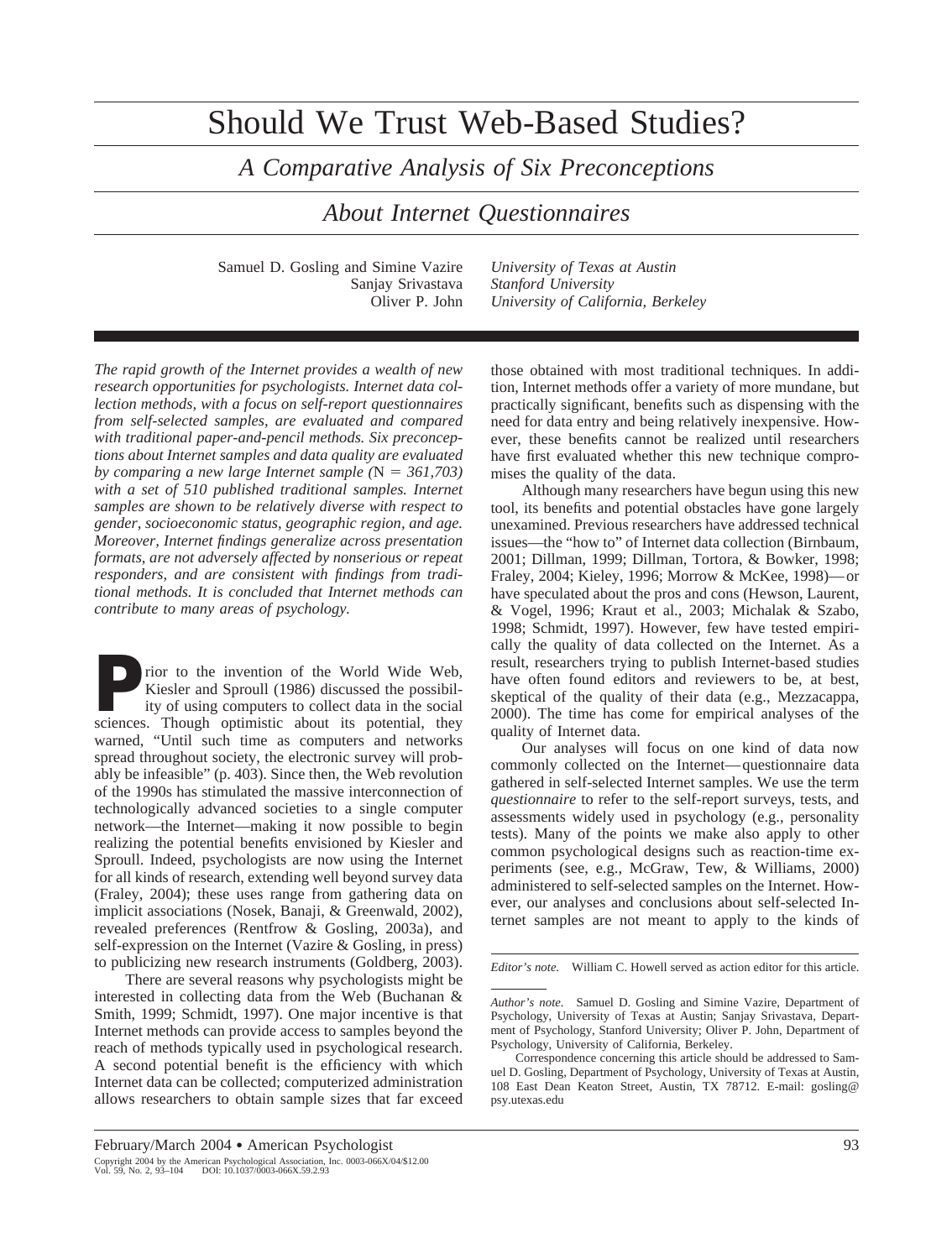

#### **Samuel D. Gosling**

assessments requiring representative samples, such as general surveys, opinion polls, or other research often used in sociology and other social sciences that rely on probabilistic sampling (but see Best, Krueger, Hubbarb, & Smith, 2001; Couper, 2000; Taylor, 2000).

Our goal is to evaluate six preconceptions that have been raised as likely limitations of Internet questionnaires. Our analyses draw on an Internet sample of questionnaire responses gathered in our own research, comparing them with a sample of traditional studies. We also draw on other findings relevant to each of the six preconceptions.

# **Six Preconceptions About Internet Data**

It is prudent to be cautious about any new method. This is especially true for techniques that appear to offer many benefits while incurring few costs. Internet methods have certainly received their fair share of suspicion, ranging from nebulous expressions of distrust in departmental corridors and journal reviews to published concerns about the quality of Internet data (e.g., Azar, 2000; Birnbaum, 2004; Buchanan, 2000; Johnson, 2000, 2001; Reips, 2000; Skitka & Sargis, in press; Smith & Leigh, 1997). Concerns about Internet data have even found their way into popular outlets; for example, the eminent National Institute on Aging psychologist Paul Costa summarily described Internet data collection techniques as "flawed" (Peterson, 2003) when commenting on the results of a peer-reviewed Internet study. However, even if some caution is warranted, researchers should not go so far as to dismiss a new method without first evaluating their concerns. Our analyses focus on six frequently mentioned preconceptions about the quality of Internet data. These preconceptions, which are summarized in Table 1, should concern all researchers interested in using such data.

Preconception 1 is that Internet samples are not diverse. This is driven by the widely held idea that the Web is dominated by a rather narrow segment of society, such as "techies" or "nerds." According to the stereotype, Web users are young, White, upper middle-class men. Thus, one recurring concern of researchers (and reviewers) has been that Internet samples may overrepresent such demographics (e.g., Azar, 2000; Buchanan, 2000; Krantz & Dalal, 2000).

Preconception 2 is based on the stereotypical view of the Internet as a haven for the socially maladjusted, populated by social rejects and loners with no other outlet for social contact. This leads to the preconception that Internet users tend to be higher in depression and more socially isolated than are individuals who do not use the Internet. This preconception was reinforced by one high-profile study (Kraut et al., 1998) and sustained by the heavy media attention the findings received. As one newspaper article later noted, "Three years ago, Carnegie Mellon University researchers captured national headlines with findings that suggested the Internet, a tool designed to enhance communication, actually took people away from their families and caused them to feel more alone" (Mendenhall, 2001).

Preconception 3 is that the data obtained from Web sites are affected by the presentation format of the site (e.g., Azar, 2000; Bowker & Dillman, 2000; Dillman, Tortora, et al., 1998; Dillman, Tortora, Conradt, & Bowker, 1998). For example, is it the case that data obtained at a Web site that attracts people looking for self-insight would differ from data obtained at a Web site that attracts people looking for an amusing diversion?

Preconception 4 is that Web-questionnaire findings are adversely affected by nonserious responses (e.g., Azar, 2000; Buchanan, 2000). The great accessibility of the Internet makes Web-based questionnaires easy targets for nonserious responses, potentially undermining the validity of data gathered through this medium.

Preconception 5 is that findings are adversely affected by the anonymity afforded by Web questionnaires (e.g., Buchanan, 2000; Skitka & Sargis, in press). The anonymity afforded to individuals taking questionnaires on the Web inevitably leads to less control over who is taking the questionnaire than is afforded in traditional research contexts. For example, this reduction of control exposes Internet researchers to the possibility that individuals might complete the questionnaire multiple times (Buchanan, 2000; Johnson, 2001).

Preconception 6 is that Web-questionnaire findings are inconsistent with findings from traditional methods (e.g., Krantz & Dalal, 2000; Skitka & Sargis, in press). However, if Internet and traditional methods yield similar findings, it cannot be argued that Internet data are less valid than other data.

# **Comparative Data Sets**

These six concerns are understandable, but is there any evidence to support them? We address each preconception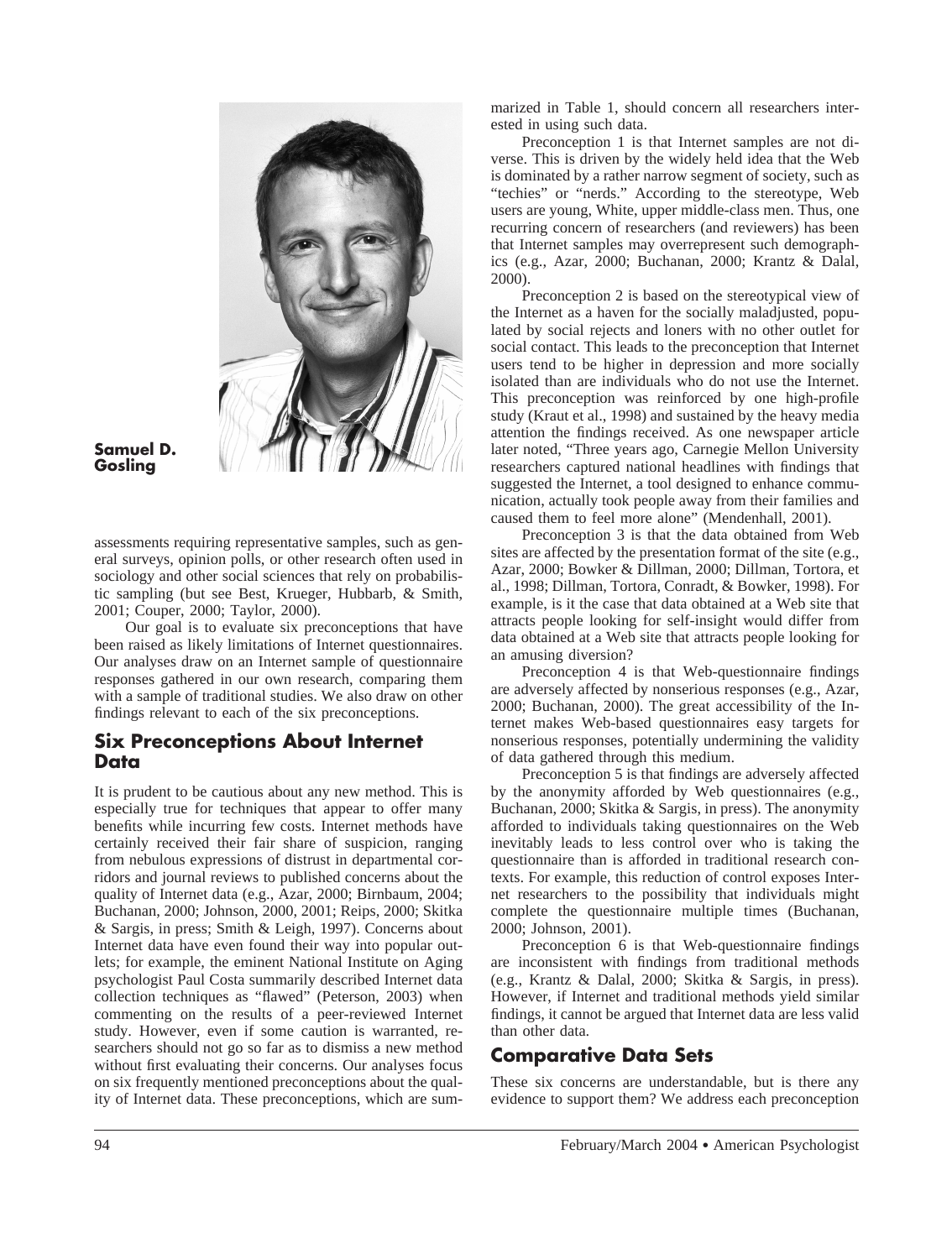

## **Simine Vazire**

with empirical evidence, and where possible we provide a comparison between the samples, data, or findings from Internet methods and those from traditional methods. We

also describe several steps researchers can take to improve the quality of Web-questionnaire data.

Our analyses compare a typical self-selected Internet sample with data gathered by more traditional means. Given our expertise in personality–social research, we shall use an Internet sample of questionnaire responses gathered in our own research on personality. What would be the most appropriate standard with which to compare these Internet data? To set the bar high for this new method, the comparison data should be the very best available data gathered by traditional means and should be drawn from the same field as the Internet data. Thus, our Internet sample will be compared with samples published in the top journal in personality–social psychology.

#### *Web Data*

The Web data come from visitors to a noncommercial, advertisement-free Web site, outofservice.com (see Srivastava, John, Gosling, & Potter, 2003, for details). The Web site contains personality measures as well as several games, quizzes, and questionnaires for entertainment purposes. Potential participants can find out about the site through several channels: It can be found with major search engines under key words like *personality tests*; it is listed on portal sites, such as Yahoo!, under their directories of personality tests; and individuals who have previously visited outofservice.com and signed up for its mailing list receive

## **Table 1**

| Preconception                                                                                                | Finding                                                                                                                                                                                          |  |  |
|--------------------------------------------------------------------------------------------------------------|--------------------------------------------------------------------------------------------------------------------------------------------------------------------------------------------------|--|--|
| 1. Internet samples are not demographically<br>diverse (e.g., Krantz & Dalal, 2000).                         | Mixed. Internet samples are more diverse than<br>traditional samples in many domains (e.g.,<br>gender), though they are not completely<br>representative of the population.                      |  |  |
| 2. Internet samples are maladjusted,<br>socially isolated, or depressed (e.g.,<br>Kraut et al., 1998).       | Myth. Internet users do not differ from<br>nonusers on markers of adjustment and<br>depression.                                                                                                  |  |  |
| 3. Internet data do not generalize across<br>presentation formats (e.g., Azar, 2000).                        | Myth. Internet findings replicated across<br>two presentation formats of the Big Five<br>Inventory.                                                                                              |  |  |
| 4. Internet participants are unmotivated<br>(e.g., Buchanan, 2000).                                          | Myth. Internet methods provide means for<br>motivating participants (e.g., feedback).                                                                                                            |  |  |
| 5. Internet data are compromised by<br>anonymity of participants (e.g., Skitka &<br>Sargis, in press).       | Fact. However, Internet researchers can<br>take steps to eliminate repeat<br>responders.                                                                                                         |  |  |
| 6. Internet-based findings differ from those<br>obtained with other methods (e.g.,<br>Krantz & Dalal, 2000). | Myth? Evidence so far suggests that<br>Internet-based findings are consistent<br>with findings based on traditional<br>methods (e.g., on self-esteem,<br>personality), but more data are needed. |  |  |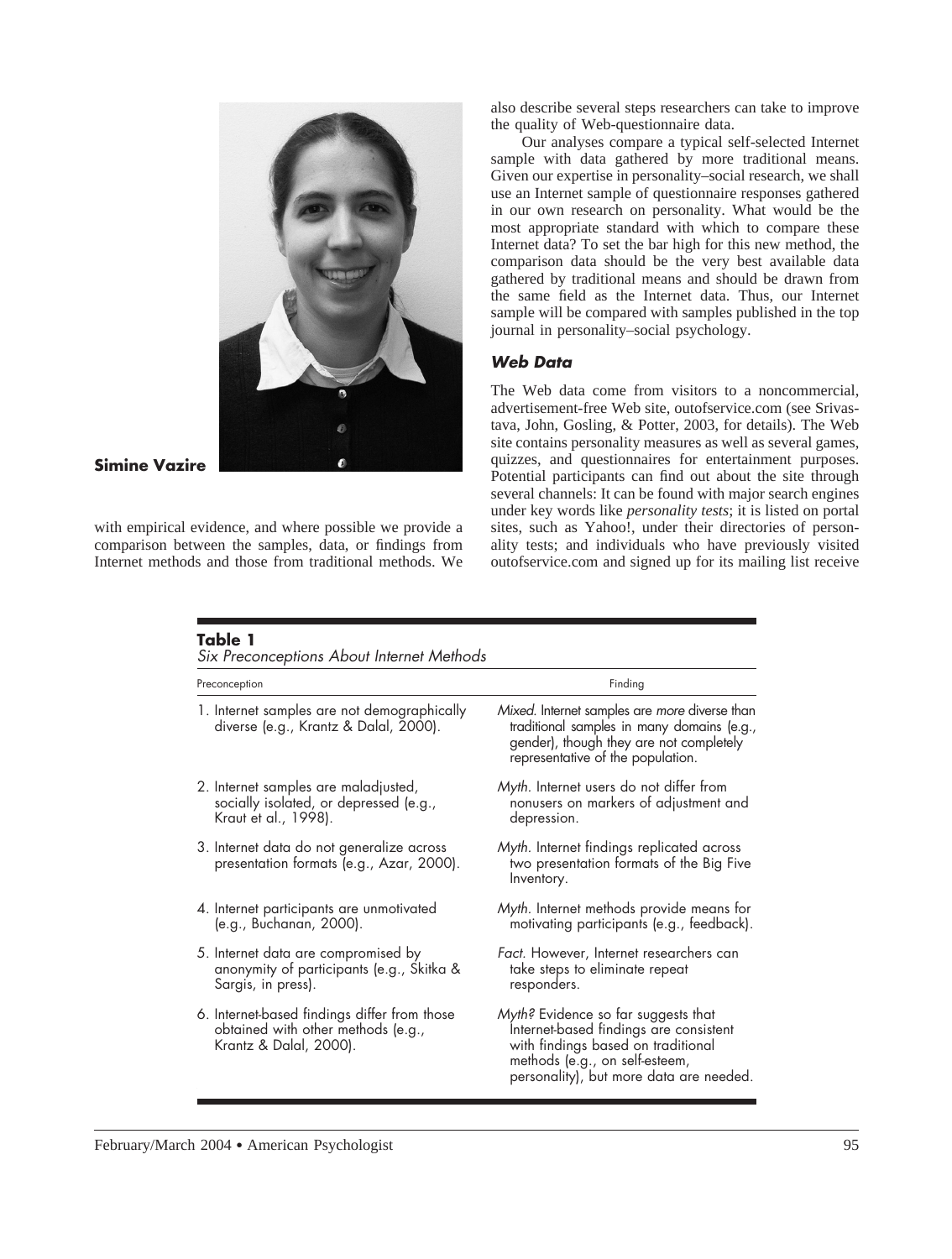

#### **Sanjay Srivastava**

notification when a new questionnaire is added. As is common on the Internet, news of the site has also spread widely through informal channels such as emails or unsolicited links on other Web sites.

Two distinct Web pages were used, attracting a broad and diverse sample. One is entitled "All About You—A Guide to Your Personality" and attracts participants by appealing to their desire for self-insight. The second Web page is entitled "Find Your *Star Wars* Twin" and attracts participants by appealing to their desire for fun and entertainment. We consider below how these two Web pages differ, both in who they attract and in the substantive findings.

Most analyses are based on the first 361,703 participants to complete the questionnaire, but in some instances we also draw on Srivastava et al.'s (2003) study of personality development, which was based on a subsample of 132,515 participants (selected, for research purposes, to be comprised of participants between the ages of 21 and 60 years living in the United States or Canada).

# *Traditional Data*

The traditional data were comprised of all studies published in a full year (2002; i.e., Volumes 82 and 83) of the premier empirical journal in personality–social psychology, the *Journal of Personality and Social Psychology* (*JPSP*). In terms of citation impact, *JPSP* is the highest ranked empirical journal in personality–social psychology (*Social Sciences Citation Index: Journal Citation Reports*, 2002), it has a 76% rejection rate, and in 2001, the latest year for which reports were available, received more manuscripts than any other American Psychological Association journal (American Psychological Association, 2003). Thus, *JPSP* provides a sample of the best published research using traditional methods. These are the kinds of studies that could potentially make use of Internet methods.

Internet methods are used for empirical studies of humans, so we culled from *JPSP* only empirical studies of humans. As a result, we excluded meta-analyses, theoretical articles, replies, computer simulations, analyses of literary passages, Internet-based studies, and nonhuman animal studies, yielding 510 samples from 156 articles. Estimates of the characteristics of traditional samples were obtained from trained coders who reviewed each article published in *JPSP* during 2002. Each sample in each *JPSP* article was coded for the following characteristics: sample size, gender composition, age composition, race composition, socioeconomic status composition, geographic location, and whether the sample was comprised of students.

*JPSP* publishes articles using either correlational or experimental designs. Given that the Internet data with which we intended to compare the *JPSP* data are based on a correlational design, we were concerned that a marked experimental bias in *JPSP* studies might distort our findings. Thus, we also coded all articles for whether they used experimental or correlational designs. Although there is a bias in favor of experimental designs in *JPSP*, the bias is rather modest (59% of studies are experimental, but only 27% of participants are from experimental studies). To ensure our comparisons are fair, we compared the Internet sample with the full set of 510 *JPSP* samples published in 2002 and also with the subset of 211 samples used in correlational designs.

# **Evaluating the Preconceptions**

#### *Preconception 1: Internet Samples Are Not Sufficiently Diverse*

We address Preconception 1 by comparing the diversity of Web samples and traditional samples with respect to five important domains: gender, race, socioeconomic status, geographic region, and age. Table 2 presents a summary of the comparison between our Internet sample in the first data column and all of the *JPSP* traditional samples in the second data column. The third data column presents the statistics for only the 211 *JPSP* samples that used correlational designs. To provide a standard against which the Internet data can be compared, we begin each section below by examining the traditional samples published in this top journal.

*Gender.* The status quo with respect to gender composition of traditional samples is far from impressive; as Table 2 shows, an average of 71% of the participants in all traditional samples and 77% of participants in correlational studies are female. How do Internet samples compare?

Among the outofservice.com participants, only 57% of those who reported their gender were female, a gender discrepancy much smaller than that found in traditional samples. Although the stereotyped view is that far more men than women use the Internet, our findings are more consistent with recent data, which suggest that men and women are now using the Internet in equal numbers (Len-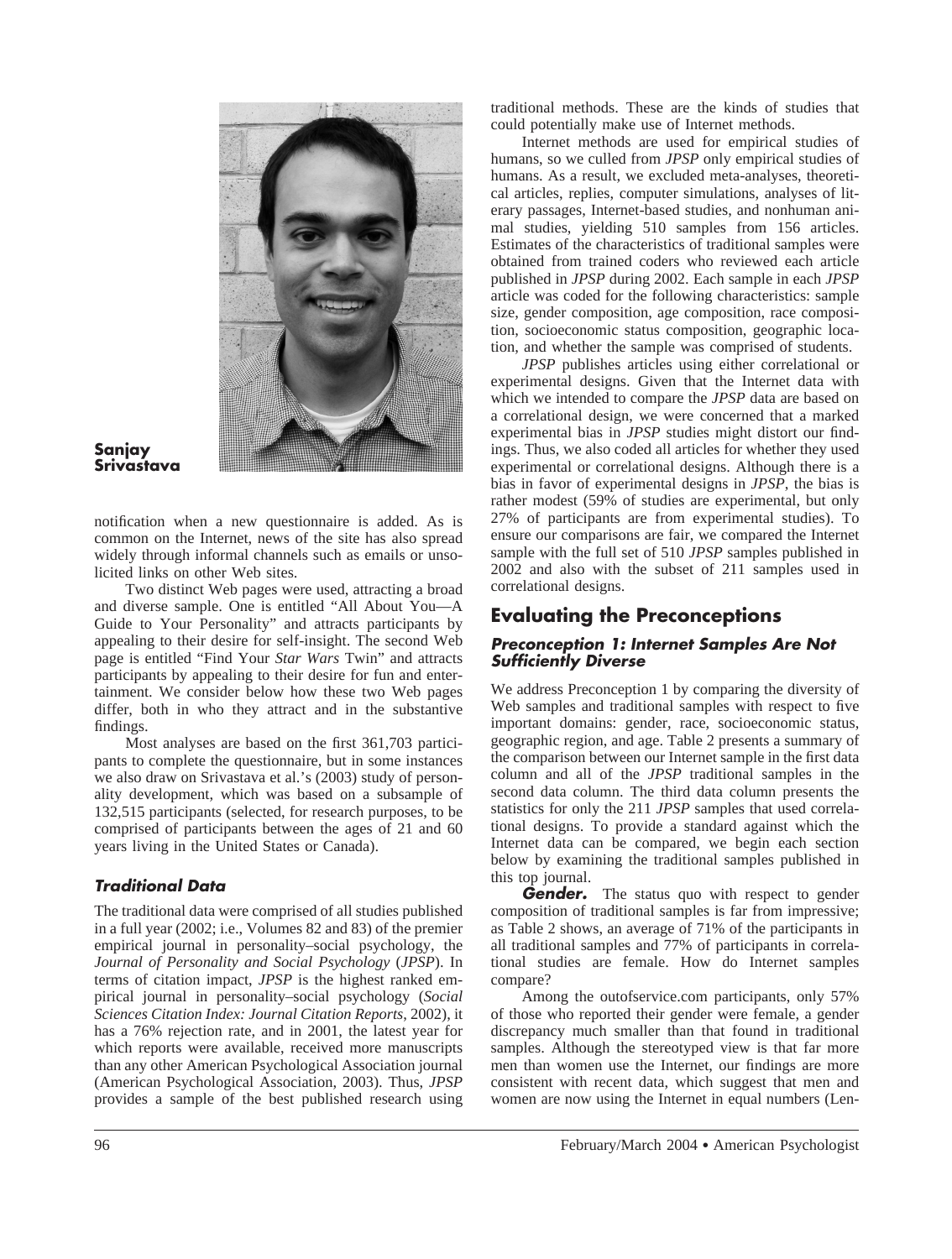

#### **Oliver P. John**

hart et al., 2003). Indeed, depending on the subject matter, it is even possible to obtain samples that are comprised mostly of women; for example, in a sample of pet owners'

personality descriptions of themselves and their pets, 83% of the 1,640 participants were women (Gosling & Bonnenburg, 1998).

**Race.** Race composition was reported for only 24% of all *JPSP* samples and 33% of samples from correlational studies, so we can draw only tentative conclusions about the racial diversity of traditional samples. Furthermore, given the premium placed on diversity, it seems likely that race was reported more often for diverse samples than for all-White samples. Indeed, a closer inspection of the samples revealed a subset of studies with almost no White participants (i.e., samples recruited on the basis of race). To reduce the bias introduced by these race-selected samples, we based our estimate of race composition on samples with at least 40% White participants. Using this method, we estimate that 80% of participants in traditional samples are White. How do Internet samples compare?

The outofservice.com participants reported their race as one of six categories: 26,048 (7.2%) were Asian; 9,133 (2.5%) were Black; 8,281 (2.3%) were Latino; 6,394 (1.8%) were Middle Eastern; 276,672 (76.5%) were White; and 13,668 (3.8%) indicated Other; 5.9% of participants declined to report their race. In contrast, the U.S. population is more diverse (e.g., 12.3% Black, 12.5% Latino; U.S. Census Bureau, 2000). These racial disparities in Internet use are consistent with a recent survey, which indicated

#### **Table 2**

|  |  |  |  |  |  | Comparison of Traditional and Internet Sample Characteristics |
|--|--|--|--|--|--|---------------------------------------------------------------|
|--|--|--|--|--|--|---------------------------------------------------------------|

|                               |                    | JPSP samples in 2002       |                                      |  |
|-------------------------------|--------------------|----------------------------|--------------------------------------|--|
| Characteristic                | Internet<br>sample | All traditional<br>samples | Correlational traditional<br>samples |  |
| No. of participants           | 361,703            | 102,959                    | 75,363                               |  |
| % of student samples          | $-{}^{\circ}$      | 85%                        | 70%                                  |  |
| % of samples reporting gender | $-{}^{\circ}$      | 72%                        | 80%                                  |  |
| Avg. % female                 | 57%                | 71%                        | 77%                                  |  |
| Avg. % male                   | 43%                | 29%                        | 23%                                  |  |
| % of samples reporting race   | $-{}^{\circ}$      | 24%                        | 33%                                  |  |
| Avg. % White                  | 77%                | $80\%$                     | $80\%$                               |  |
| No. of non-Whites             | 83,192             | 14,949                     | 14,006                               |  |
| % of samples reporting SES    | $-^{\alpha}$       | 5%                         | 10%                                  |  |
| No. of non-U.S. participants  | 110,319            | 17,988                     | 12,563                               |  |
| % of samples reporting age    | $-{}^{\circ}$      | 32%                        | 54%                                  |  |
| In student samples            | $-{}^{\circ}$      | 27%                        | 49%                                  |  |
| In nonstudent samples         | $-$ a              | 67%                        | 71%                                  |  |
| Mean age (in years)           | $24.3^\circ$       | 22.9 <sup>d</sup>          | 25.1 <sup>d</sup>                    |  |

*Note.* Data for the Internet sample come from outofservice.com Web-questionnaire participants. Data for traditional samples come from analyses of samples in all articles published in one year (2002) of the *Journal of Personality and Social Psychology* (*JPSP*). The correlational samples are the subset of *JPSP* samples using a correlational design. All means for traditional samples are weighted by sample size. Avg. = average; SES = socioeconomic status.<br><sup>a</sup> Not applicable to the Internet sample because it is a single sample. b To reduce the bias introduced by race-selected

samples, these averages are based on samples with at least 40% White participants. <sup>c</sup> This average includes only participants between the ages of 11 and 100 years. <sup>d</sup> Because age was reported more often for nonstudent samples than for student samples and nonstudent samples tend to be older than student samples, this mean was calculated in two steps. First, mean age was calculated separately for student samples and nonstudent samples. Second, the overall mean was a weighted composite of the mean age of student samples (weighted by the total proportion of student samples) and the mean age of nonstudent samples (weighted by the total proportion of nonstudent samples).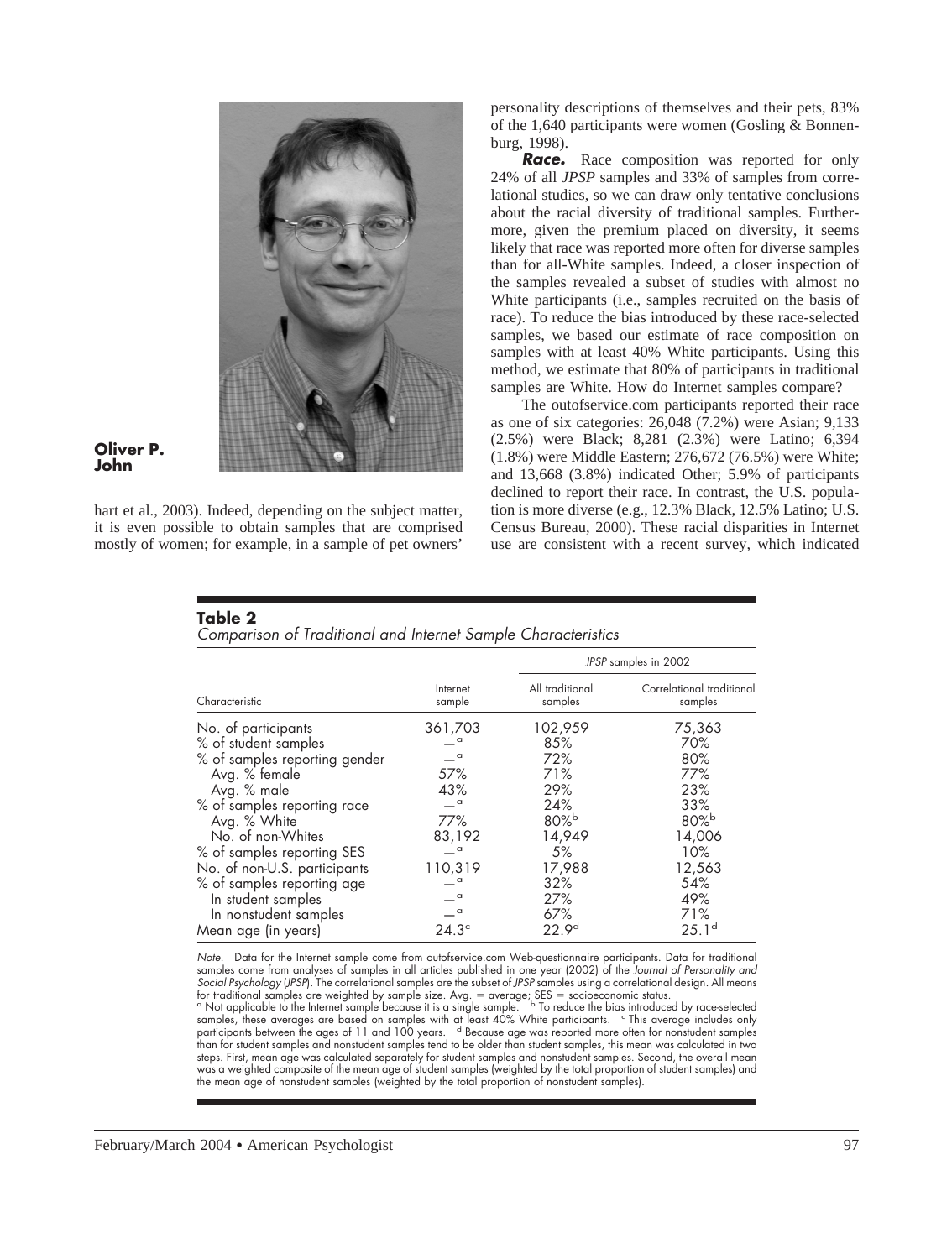that in the United States in 2002, 60% of Whites had access to the Internet, compared with 54% of Hispanics and 45% of Blacks. These differences were largely attributable to income disparities (Lenhart et al., 2003).

Although these differences are shrinking rapidly, the current racial disparities could pose a threat to the generalizability of results from Web questionnaires. However, it is important to note that although racial disparities exist in Internet samples, the large sample sizes obtained with Web questionnaires means that even fractions of percentages can reflect very large absolute numbers. For example, despite the small proportion of Latino participants in the outofservice.com sample (2.3%), there were still more than four times as many Latino participants  $(N = 8,281)$  in this Internet sample than in all the traditional samples in a whole year of *JPSP* combined ( $N = 2,061$ ).

**Socioeconomic status.** A potential drawback to Internet samples is that people with lower incomes, people from rural areas, and people with less education are less likely to have access to the Internet than are highincome, urban, educated individuals. As noted in our discussion of race, there is evidence of income disparities in Internet use.

On the basis of the findings in Table 2, it is safe to say that traditional samples overrepresent highly educated individuals from high-income families. Fully 85% of traditional samples draw on university students for participants, including 70% of samples used in correlational studies, thus ensuring that participants are far more educated than the population at large, of which only 27% are college graduates (National Center for Education Statistics, 2000). This is consistent with historical trends, which show that social psychologists have drawn 70% or more of their research participants from student samples since at least the 1960s (Sears, 1986). Socioeconomic status information was reported for only 5% of all traditional samples and 10% of correlational studies, making it difficult to establish precisely the socioeconomic diversity of traditional samples. How do Internet samples compare?

In the outofservice.com questionnaire, a question about social class was added later during the data collection period, so this information was available for only a subset of the sample. Of these 116,800 participants, 1,323 (1.1%) reported being poor; 17,981 (15.4%) reported being working class; 6,405 (5.5%) reported being lower middle class; 53,669 (46.0%) reported being middle class; 34,105 (29.2%) reported being upper middle class; and 3,314 (2.8%) reported being upper class. This reasonably balanced social class distribution (22% below middle class, 32% above) suggests that although people in higher social classes were somewhat overrepresented, the sample included participants from a broad range of backgrounds. Thus, the barrier of socioeconomic background would seem to be only a limited one in terms of inclusion in Internet questionnaire studies. Indeed, Lebo (2000) noted, "The Internet is far from being a bastion of highly educated, well-paid users. While the vast majority of high education/high income people use the Internet, those with less education and lower incomes log on in impressive

numbers" (p. 11). In one survey, 23% of adults with no high school degree reported using the Internet, and 38% of adults making less than \$30,000 per year reported having Internet access (Lenhart et al., 2003).

*Geographic region.* Although traditional samples as a whole span a wide range of geographic regions (17% non-U.S. participants), any given traditional sample usually includes participants from only one locale, potentially compromising the generalizability of the findings. Furthermore, there is no evidence that traditional samples are themselves sampled in a representative way with respect to geographic region. How do Internet samples compare?

In order to address the possibility of a geographical sampling bias in Web samples, we analyzed the country and state of residence of the outofservice.com participants. Within the United States, participants represented all 50 states. Using this Internet sample, Rentfrow and Gosling (2003b) showed that the response rate from each state correlated almost perfectly  $(r = .98)$  with the state's total population, as indexed by the U.S. Census Bureau (2000); this suggests that participants were quite representative of the American population with respect to geographic region. Furthermore, the large sample sizes afforded by Web questionnaires make it possible to examine cultural and national differences despite the low percentages of participants from any particular country. For example, Table 2 shows that the outofservice.com sample had more than six times more non-U.S. participants  $(N = 110,319)$  than all of the traditional samples combined ( $N = 17,988$ ). Thus, although the outofservice.com sample is comprised overwhelmingly of North Americans (69.5% of the participants are from the United States and 7.2% are from Canada), the sample does represent a breadth of geographic regions from around the world. In fact, 60 countries, from Albania ( $N = 368$ ) to Zimbabwe ( $N = 110$ ), are represented in this sample by at least 100 participants each. This geographic diversity is likely to become an even stronger advantage of Internet methods as accessibility to the Internet spreads throughout the world.

Age. It is widely believed that the Internet is used almost exclusively by young people and excludes older people. But do Internet studies fare worse than traditional methods, which rely heavily on college students?

In the traditional studies, age composition was reported for only 32% of the samples (and 54% of those using correlational designs), making it difficult to establish the mean age of traditional samples. Furthermore, age characteristics were reported much more frequently for samples comprised of nonstudents than for samples comprised of students. After taking into account these reporting biases (see Table 2 *Note*), we estimated the average age of participants in *JPSP* samples to be a mere 23 years. How do Internet samples compare?

In the outofservice.com dataset, of the 342,688 participants who reported their age (excluding those reporting ages below 11 or over 100 years), 44.6% (152,727) were 11 to 20 years old; 35.9% (123,046) were 21 to 30 years old; 11.7% (40,236) were 31 to 40 years old; 5.4% (18,498)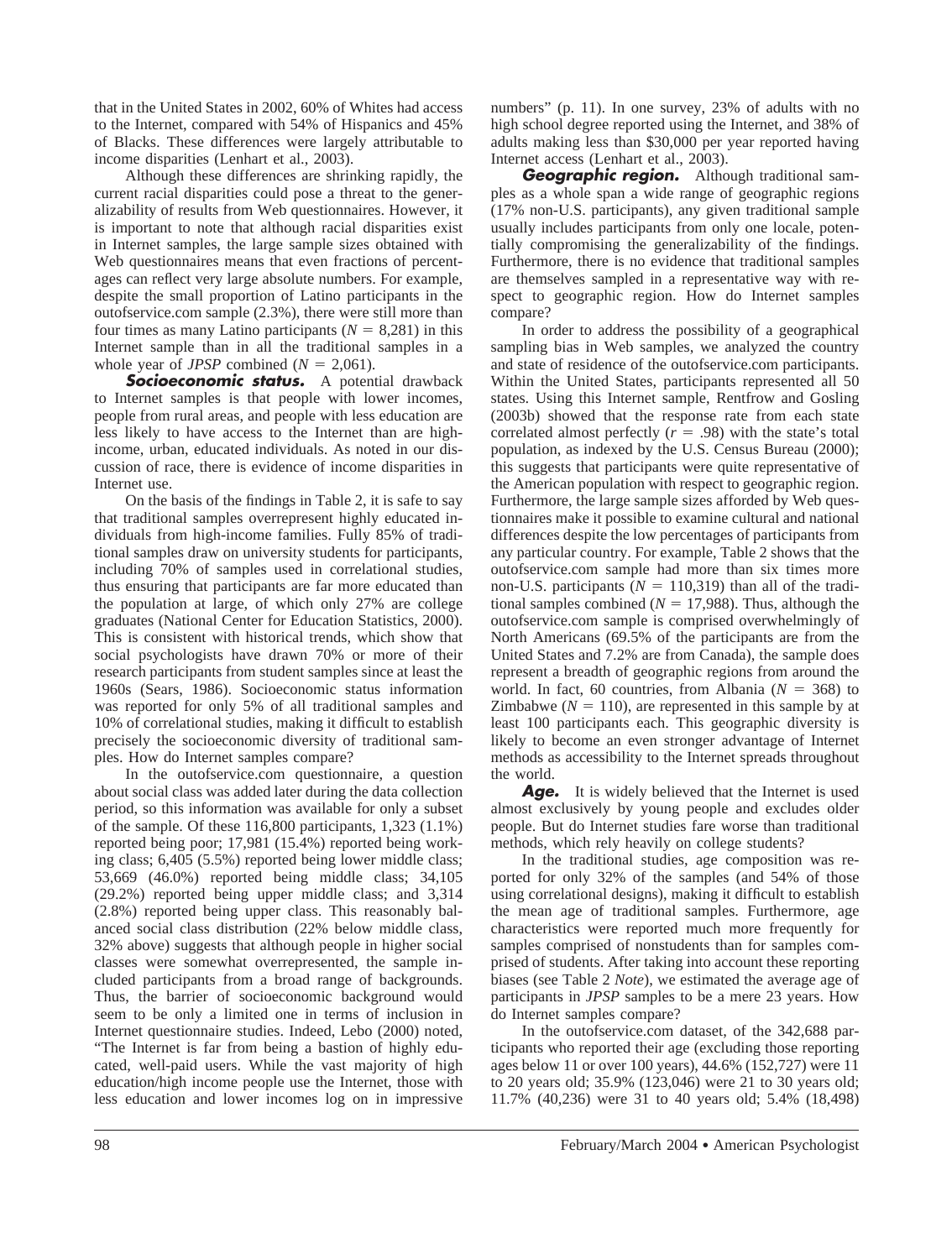were 41 to 50 years old; 1.9% (6,432) were 51 to 60 years old; and 0.5% (1,749) were 61 to 100 years old. This distribution clearly shows that the sample was skewed toward a younger population. However, most traditional research recruiting participants from university subject pools excludes participants under 18 years of age; when we exclude people under 18 years of age from the Internet sample, the mean age increases from 24.3 to 27.6 years. Thus, the age bias in Internet samples is not as dramatic as one might imagine. Indeed, a study of 48,000 households sampled from the census pool showed that Internet access rates were similar for three age groups: 53% for 9–17-yearolds, 57% for 18–24-year-olds, and 55% for 25–49-yearolds; however, among the 50-and-over group, only 30% accessed the Internet (U.S. Department of Commerce, 2000). A smaller study of adults using more fine-grained age categories found similar results, with some indications that the lower rates of access in the census study's 50-andover group was mainly attributable to adults 65 years and over: adults aged 50–64 years were almost three times as likely to have access as were adults 65 years and over (Lenhart et al., 2003). People of all ages also spend substantial amounts of time online. Among Internet users, 25–35-year-olds and 46–55-year-olds spend about the same amount of time online (11.3 hours per week and 10.3 hours per week, respectively; Lebo, 2000).

Another concern is whether Internet recruitment could produce age-related sampling biases. In their research on personality development, Srivastava et al. (2003) considered what age-related sampling biases would look like if they had occurred. A plausible scenario was that the Internet may be less familiar to older people, and thus older people may have to be higher in openness in order to seek out and participate in an Internet study. In fact, Srivastava et al. found a small drop in openness with age, not the increase one would predict if older adults needed to be especially open in order to participate. If there was any openness-related sampling bias, it was sufficiently weak that it did not overwhelm the age effects.

Srivastava et al. (2003) also tested another potential age-related sampling bias. If older people in the sample were unusually high in conscientiousness (because of selective mortality) or in openness (for the reasons described above), then the standard deviations for conscientiousness and openness should decrease with age because people at the low end of the continuum become less common as age increases. However, standard deviations did not decrease with age, providing more evidence that age-related sampling bias did not adversely affect the data.

**Summary.** The critical question is whether data obtained with a new technique—in this case, responses to Web questionnaires in self-selected samples—are at least as good as the viable alternatives currently used. We have shown here that although Internet samples are not representative of the population at large, they are generally more diverse than samples published in a highly selective psychology journal. Specifically, our comparisons suggest that Internet samples are more representative than traditional samples with respect to gender, socioeconomic status, geographic location, and age and are about as representative as traditional samples with respect to race. Indeed, our analyses of traditional samples are consistent with Krantz and Dalal's (2000) observation that "the overwhelming majority of traditional psychology studies make no effort whatsoever to ensure that the samples used are randomly selected (and, therefore, representative of the larger population being studied)" (p. 48).

Moreover, the wide accessibility of Web questionnaires makes them available to a large and broad audience. Physically handicapped, shy, and disorganized individuals with Internet access have as great a chance of being included as able-bodied, extraverted, and conscientious ones who might be overrepresented in community volunteer samples recruited by newspaper ads or the undergraduate student samples typical of much current psychological research. However, the other side of the same coin suggests that Internet methods may not be suitable for recruiting participants from certain special populations, such as the elderly, homeless, illiterate, or those living without electricity. Clearly, then, we do not suggest that Web samples are a good substitute for true random samples, but rather for the more common types of samples, such as undergraduates and volunteers, who typify much research in psychology. Thus, we are more concerned with the generalizability than the representativeness of the samples collected by Web questionnaires and with choosing the method best suited for the target population. Ideally, psychological data should be obtained in samples representative of the population to which the findings are to be generalized (e.g., Lerner, Gonzales, Small, & Fischhoff, 2003).

Finally, it is worth noting that few cost-effective methods permit researchers to assess truly representative samples. Indeed, unlike opinion-type surveys where representativeness is crucial, representativeness may not always be the highest priority in psychological research (Mook, 1983). As one researcher acknowledged, "No one has ever gotten a random sample in the lab" (Krantz; as quoted in Azar, 2000). No standard method can capture a truly representative sample; even methods that are meant to do so, such as random-digit dialing, include sampling biases because only a small percentage of contacted individuals actually participate (Chang & Krosnick, 2003).

## *Preconception 2: Internet Samples Are Unusually Maladjusted*

Is the Internet a haven for the socially maladjusted and thus an unrepresentative source of participants? Internet users have stereotypically been depicted as socially isolated computer nerds or social-misfit hackers. These stereotypes were bolstered by one early study of 73 households (Kraut et al., 1998), which reported a significant increase in depression and a decrease in social contact after the households got Internet access. These findings elicited substantial interest from the media, and with over 230 citations (Institute for Scientific Information), also garnered a great deal of attention from other researchers.

However, conclusions about Internet users based on this early portrayal would be premature. A much less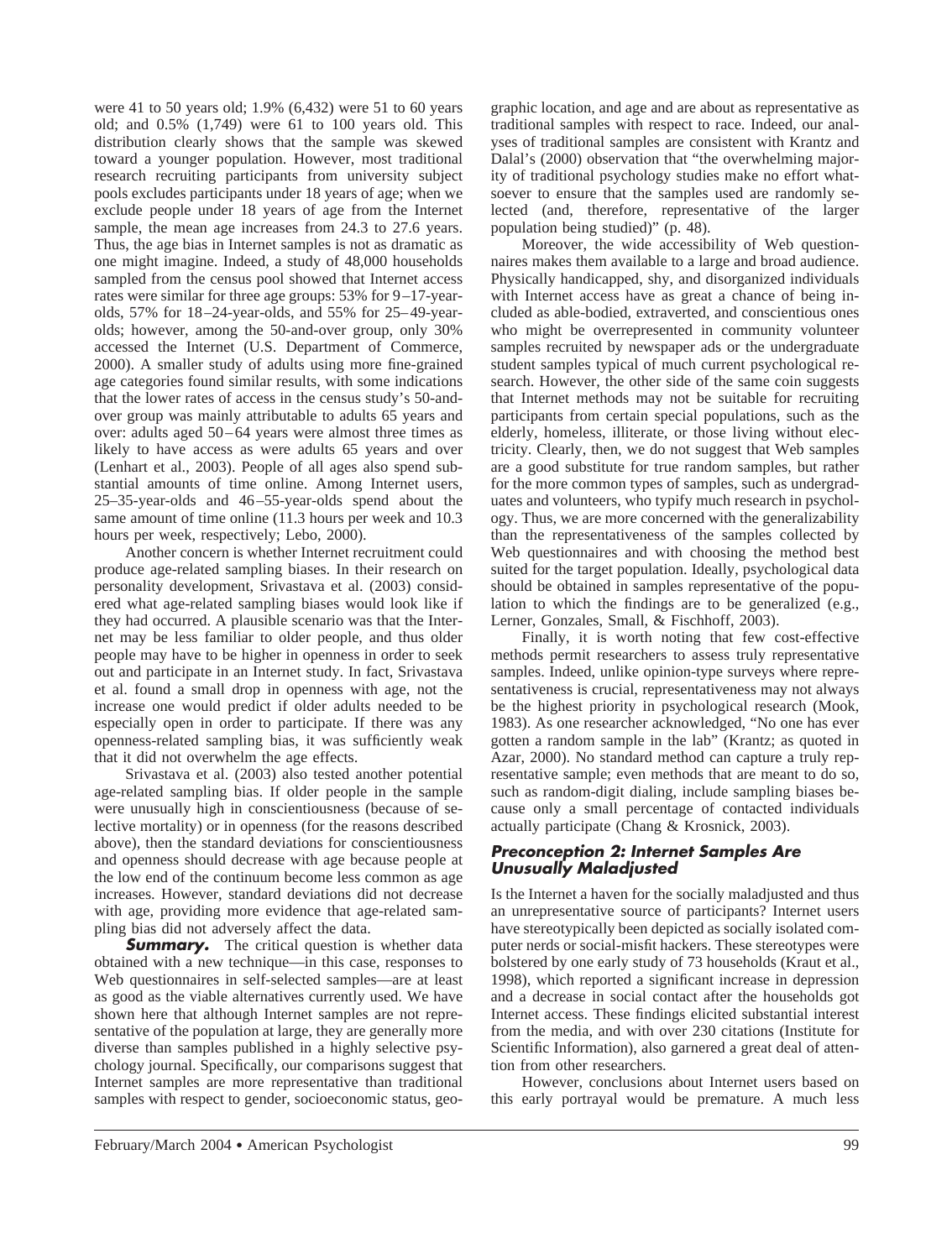publicized follow-up of this same sample and an additional sample, however, indicated that the depression effect was not reliable and that Internet users are in fact not unusually maladjusted (Kraut et al., 2002). Other recent data also suggest that Internet users are largely similar to nonusers in their adjustment. A recent phone survey found that 72% of Internet users had visited with a friend or relative on a given day, compared with 60% of nonusers (Lenhart, 2000). Another study (Lebo, 2000) found that there is little difference in hours per week spent socializing with friends (9.7 hours for users, 9.9 hours for nonusers) or participating in clubs and volunteer organizations (2.4 hours for users, 2.0 hours for nonusers). In addition, when we compared the 21-year-olds in the Internet sample with 21-year-old participants from three university subject pools, we found no significant differences in neuroticism or introversion, the traits associated with depression and social isolation, respectively. Thus, there is little support for the belief that Internet users are unusually maladjusted.

# *Preconception 3: Internet Findings Do Not Generalize Across Presentation Formats*

Very little is known about the impact of different administration formats in traditional research. For example, when administering a questionnaire, researchers freely chose between Scantron forms and paper-and-pencil tests, or between administering the questionnaire to individuals versus groups, with little concern for the differences among administration formats. Despite the lack of regard for presentation effects in traditional methods, they have been of concern to Internet researchers (Bowker & Dillman, 2000; Dillman, Tortora, et al., 1998; Dillman, Tortora, Conradt, et al., 1998).

Anyone who has browsed the Web will know that Web questionnaires come in a wide variety of styles, with some appealing to more serious motives, such as gaining insight into one's own behavior, whereas others seem to offer little more than an amusing diversion. Furthermore, software and hardware differences among participants mean that not every participant will see the exact same presentation of a questionnaire. Do differences in presentation formats affect the findings?

Although we cannot provide a definitive test of this question, the outofservice.com data do permit a preliminary examination. The outofservice.com data were obtained using two versions of the same Big Five Inventory (John & Srivastava, 1999), the All About You version and the *Star Wars* version. The two sites drew somewhat different profiles of participants. All About You drew 66% women, whereas *Star Wars* drew 39% women. All About You participants were on average about two years older than *Star Wars* participants. Controlling for gender, the greatest between-sites difference on the Big Five personality dimensions was for openness; *Star Wars* participants tended to be slightly more open to experience (partial  $r = .10$ ). These analyses suggest that the Web sites are drawing on somewhat different kinds of participants. In spite of these differences, though, Srivastava et al.'s (2003) regression analyses clearly replicated across the two Web formats.

This suggests that despite the sampling differences across the two formats, presentation format did not significantly affect the nature or quality of the results. Although social scientists concerned with probabilistic sampling have found that formatting effects can influence response rate (Bowker & Dillman, 2000; Dillman, Tortora, Conradt, et al., 1998), there is as of yet no evidence that they affect the content of people's responses. Of course, even small differences in presentation format can have serious negative consequences for certain experiments (e.g., sensation and perception experiments), but for most questionnaire research, presentation effects do not seem to jeopardize the quality of the data.

#### *Preconception 4: Internet Participants Are Not Sufficiently Motivated (to Take the Study Seriously and Respond Meaningfully)*

The validity of any research methodology relying on volunteers is contingent on the ability and willingness of volunteers to provide meaningful responses. This is particularly true for Web questionnaires because their great accessibility makes them easy targets for nonserious responses. However, the issue of participant motivation and responsiveness is an important one for both traditional and Internet methods. Paper-and-pencil measures are presumably just as susceptible to faking or dishonest responses as Web-based measures. Furthermore, it has long been recognized that students participating in psychological research are more likely than nonstudents to be suspicious of the research (Argyris, 1968; Jourard, 1968; Orne, 1962) and to have hostile feelings toward the experimenter (Jackson & Pollard, 1966; Jourard, 1968), suggesting that traditional student samples have their own difficulties with respect to participant motivation.

It is possible to test whether Web-questionnaire data are adversely affected by nonresponsiveness (unmotivated or noninterpretable responses). One method advocated by Johnson (2001) is to screen each submission for markers of nonresponsiveness such as long strings of identical responses. Another method is to examine scale reliabilities and discriminant validities (John & Benet-Martinez, 2000). Problems with administering questionnaires (e.g., random or otherwise unreliable responses) would be reflected in diminished coefficient alpha reliabilities. Attempts to selfenhance for the sake of receiving positive feedback should result in increased scale intercorrelations because people would not discriminate among traits and would simply rate themselves positively on all traits. To test these possibilities, we compared the alpha reliabilities and scale intercorrelations of Big Five Inventory data collected using paperand-pencil and Internet methods.

The outofservice.com reliabilities were very similar to those obtained using traditional paper-and-pencil measures (John & Srivastava, 1999); reliabilities across methods were within two hundredths of a point of each other for each trait. Also, the discriminant intercorrelations among the Big Five Inventory scales in the Internet data (absolute mean  $r = .16$ ) were at least as good as those obtained using traditional methods  $(r = .20;$  John & Srivastava, 1999).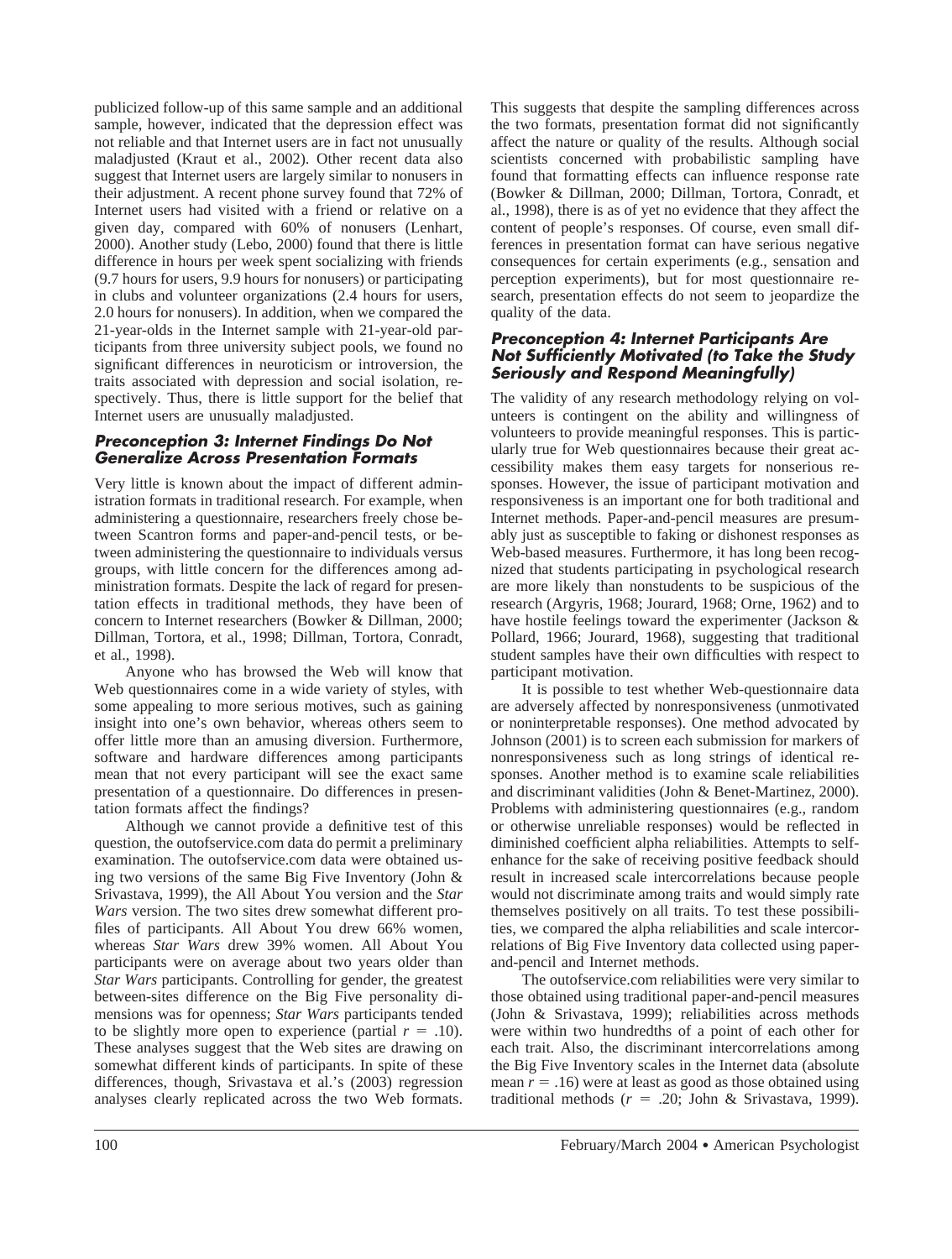These analyses suggest that the Web-questionnaire data were not especially affected by random or otherwise unreliable responses, nor by attempts to self-enhance for the sake of receiving positive feedback. This is consistent with other studies showing that the reliability and factor structure of other psychological constructs are similar for paperand-pencil and Web versions (Buchanan & Smith, 1999; Johnson, 2000).

Web questionnaires also have the benefit of drawing from self-selected samples. Previous research has shown that participants from self-selected samples provide clearer, more complete responses than participants who are not self-selected volunteers such as undergraduate psychology students (Pettit, 2002; Walsh, Kiesler, Sproull, & Hesse, 1992). There is also evidence that participants engage in less socially desirable responding and survey satisficing when responding to a Web questionnaire than to a paperand-pencil questionnaire (Kiesler & Sproull, 1986; Richman, Kiesler, Weisband, & Drasgow, 1999) or a telephone interview (Chang & Krosnick, 2003). Furthermore, Web questionnaires provide a unique advantage for motivating participants to respond seriously: appealing to people's desire for self-insight by providing interesting, immediate feedback. Participants are motivated to answer seriously to receive accurate feedback about their personality. This unique advantage is made possible by the automated data entry and scoring permitted by Web questionnaires. These same features also save time and money in recruitment and data entry.

#### *Preconception 5: The Anonymity Provided by Web Questionnaires Compromises the Integrity of the Data*

Although many traditional methods take steps to ensure participants' confidentiality, few can claim to provide complete anonymity. When completing a questionnaire using traditional methods, participants typically show up to a laboratory, hand in their completed questionnaire to an experimenter, and have their data entered by hand—all steps that reduce the anonymity of their responses. Web questionnaires, in contrast, allow participants to complete the questionnaire alone, without ever coming into contact with an experimenter, and eliminate the need for data entry. These characteristics allow researchers to address questions that would be difficult or impossible to address with traditional methods. For example, participants may feel more comfortable disclosing personal information in a Web questionnaire than in a less anonymous setting such as a research lab (Levine, Ancill, & Roberts, 1989; Locke & Gilbert, 1995). Indeed, reporting of stigmatized health, drug-related, and sexual behaviors has been shown to increase as anonymity increases (Turner et al., 1998).

However, providing anonymity is often seen as a trade-off that leaves researchers open to repeat responders (individuals who complete the questionnaire multiple times; Buchanan, 2000; Johnson, 2001). Detecting repeat responders would be easy if participants provided unique identifying information, such as names or social security numbers, but asking for such intrusive information would substantially reduce confidentiality and thus the number of participants. Fortunately, Web questionnaires allow a number of steps to minimize the effects of repeat responders. In our own research, we have used three major strategies: reducing the motivation to respond multiple times, using a proxy method for identifying participants, and directly asking participants whether they have completed the questionnaire before.

A major motivation for participants to respond multiple times is to see a range of possible feedback (e.g., how their personality scores would look if they answered the questions differently). Therefore, our first strategy was to give participants a direct link to all of the possible feedback options to allow them to satisfy their curiosity. Our second strategy was to identify repeat responders using the Internet protocol (IP) addresses that the Web server logs with each completed questionnaire. A single IP address can be associated with multiple responses submitted during a single session, such as by individuals taking the test again but changing their answers to see how the feedback changes. Thus, we eliminated repeated responses from the same individual at a single IP address. To avoid eliminating responses from different individuals using the same computer (e.g., roommates or people using public computer labs), we matched consecutive responses from the same IP address on several key demographic characteristics (e.g., gender, age, ethnicity) and when such a match was detected, we retained only the first response. Johnson (2001) offers another solution for detecting repeat responders: He suggests comparing the entire set of item responses in consecutive entries to identify duplicate or near-duplicate entries.

Some repeat responses could remain in the sample even after taking these steps to eliminate them. For example, participants might revisit the questionnaire to see whether their scores change over time. Thus, our third strategy was to add a question asking participants whether they had completed the questionnaire before. Only 3.4% responded that they had completed the questionnaire before. Most important, analyses showed that repeat responding (as identified by the question) did not change the findings in Srivastava et al.'s (2003) study on personality development. When repeat responding is of great concern, researchers can always take additional precautions such as requiring participants to provide a valid email address where they receive authorization to complete the questionnaire (Johnson, 2001).

#### *Preconception 6: Internet Findings Are Not Consistent With Findings From Traditional Methods*

Across a range of topics, evidence is accumulating that effects obtained using Internet methods are typically consistent with the effects from studies using traditional methods. Cross-method consistencies have been demonstrated for such constructs as self-monitoring (Buchanan & Smith, 1999), reaction-time studies (McGraw et al., 2000), and self-esteem (Robins, Trzesniewski, Tracy, Gosling, & Potter, 2002).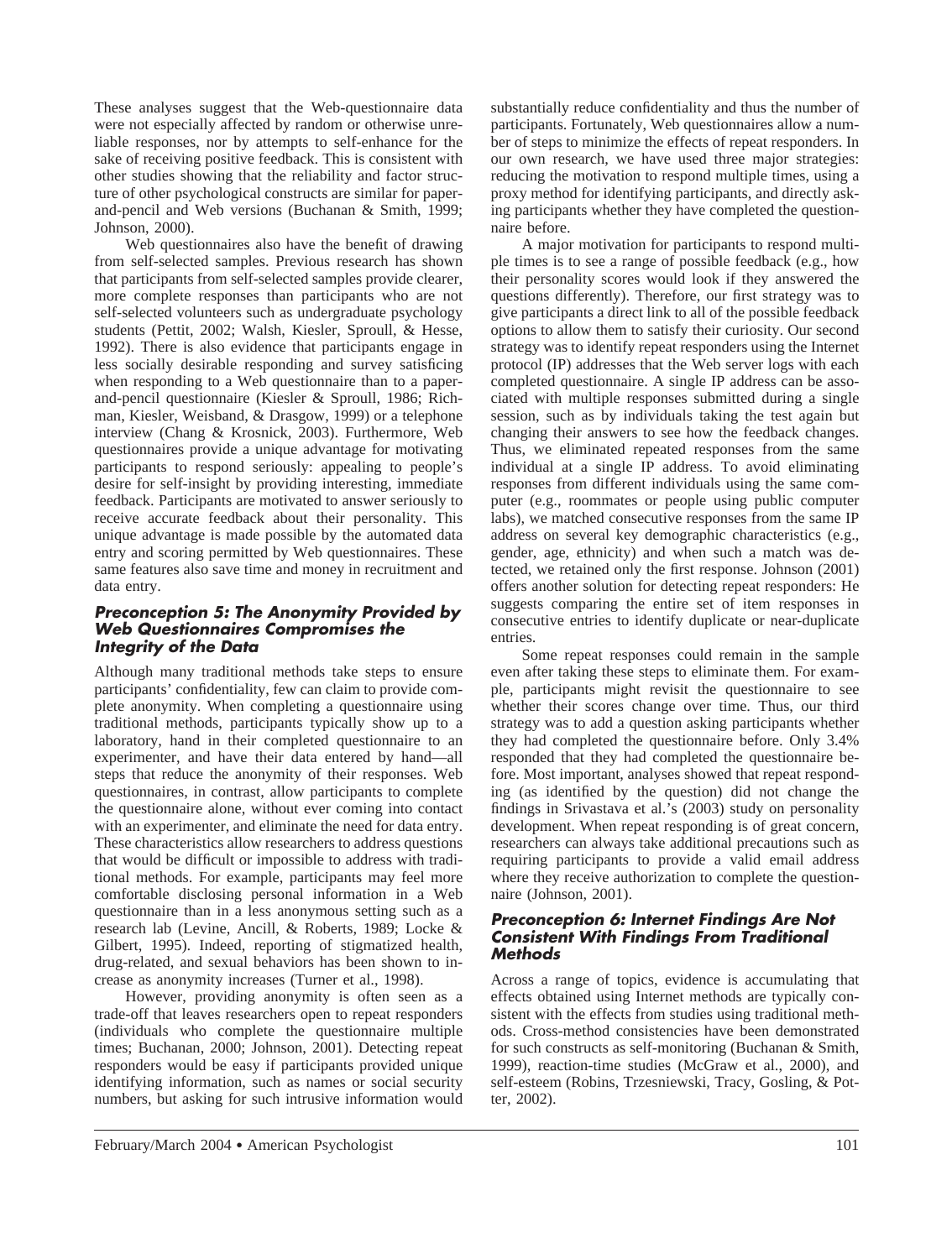To directly test cross-method replicability, Srivastava et al. (2003) recently compared age and gender effects in their Web-based study on personality development with those found in personality development studies using traditional samples. The aim was straightforward: If the same questions were asked of both kinds of data, would the same answers emerge? Their findings show that age effects in the Internet data set and two traditional data sets were remarkably consistent for at least four of the Big Five personality dimensions, in spite of different instruments, different sampling methods, different cultures, and different age groups being studied. Similarly, the gender effects in the Internet data set were consistent with effects found in traditional data sets (Benet-Martinez & John, 1998; Costa, Terracciano, & McCrae, 2001; Feingold, 1994; Goldberg, Sweeney, Merenda, & Hughes, 1998).

These studies contribute to the growing body of evidence that psychological findings obtained using Web samples are consistent with findings obtained using traditional methods. Similar findings have been obtained with other psychological constructs, ranging from self-trust to sexuality, using both self-selected and assigned Web samples (Buchanan & Smith, 1999; Foster, Campbell, & Twenge, 2003; Johnson, 2000; McGraw et al., 2000; Pasveer & Ellard, 1998; Smith & Leigh, 1997). Nevertheless, this question has yet to be resolved conclusively, and more evidence is needed before we can be sure that the two methodologies are consistent. Of course, if the two methods do yield inconsistent findings, it should not be concluded automatically that the Internet method is the inaccurate one. Indeed, the real-world generalizability of findings from traditional methods often goes untested; for example, in the experimental social psychological literature, it has recently been noted, "a number of presumed social psychological truisms in fact have limited generalizability outside of the lab" (Skitka & Sargis, in press).

# **Summary**

Table 1 summarizes the six preconceptions addressed in this article and contrasts them with the actual findings from our comparative analyses of traditional and Internet methods. Our analyses suggest that the samples gathered using Internet methods are at least as diverse as many of the samples already used in psychological research and are not unusually maladjusted. Internet samples are certainly not representative or even random samples of the general population, but neither are traditional samples in psychology. Moreover, the large sample sizes afforded by the Internet mean that even small proportions of participants (e.g., Latinos) are represented by large absolute numbers.

Our analyses also suggest that the data provided by Internet methods are of at least as good quality as those provided by traditional paper-and-pencil methods. This is evidenced by the finding that Web-questionnaire results generalize across presentation formats, do not appear to be tainted by false data or repeat responders, and are, so far, consistent with results from traditional methods. In short, the data collected from Internet methods are not as flawed as is commonly believed.

A final reason for encouraging researchers to use Internet methods when applicable is that doing so helps "give away" psychology to the public (Miller, 1969). By involving a large and broad population in their research and by giving interesting feedback to participants, researchers can use the Internet to stimulate public interest in psychological research.

The primary goal of our article has been to evaluate some widespread preconceptions about Internet data, with a particular focus on data from self-selected Internet samples. Our findings challenge the view that traditional methods are inherently superior to Internet methods. We have highlighted some of the strengths of Web questionnaires, such as large and diverse samples and motivated respondents, many of which also apply to other designs administered on the Internet (e.g., reaction-time experiments). Furthermore, we have demonstrated that traditional methods have their own weaknesses, such as overreliance on student samples and lack of anonymity.

At the same time, we do not want to suggest that Internet data are free from methodological constraints. Like every method, the Internet has certain drawbacks, such as the lack of control over the participant's environment and susceptibility to fake responses. Nor do we think Internet methods should replace traditional methods in all instances. Instead, there is room for both, and researchers should select whichever method suits their particular research goals. As with all research, the best studies will seek convergence across multiple methods.

In order to reap the benefits of Internet methods, the field of psychology needs to address the widespread distrust of Internet data. Our analyses show that many objections against Internet data are unfounded and that Internet methods provide many important advantages over traditional methods. Internet methods do have their own unique obstacles, such as repeat responders, but these obstacles can be overcome. As with any new methodology, caution is justified, but as we have shown, simple wholesale rejection of Internet data is not warranted. We urge psychology researchers to add the Internet as one more tool in their arsenal of research methods.

#### **REFERENCES**

- American Psychological Association. (2003). Summary report of journal operations 2002. *American Psychologist, 58,* 663–664.
- Argyris, C. (1968). Issues in evaluating laboratory education. *Industrial Relations, 8,* 28–40.
- Azar, B. (2000). A web of research: They're fun, they're fast, and they save money, but do Web experiments yield quality results? *Monitor on Psychology, 31,* 42–47.
- Benet-Martinez, V., & John, O. P. (1998). Los Cinco Grandes across cultures and ethnic groups: Multitrait–multimethod analyses of the Big Five in Spanish and English. *Journal of Personality and Social Psychology, 75,* 729–750.
- Best, S. J., Krueger, B., Hubbarb, C., & Smith, A. (2001). An assessment of the generalizability of Internet surveys. *Social Science Computer Review, 19,* 131–145.
- Birnbaum, M. H. (2001). *Introduction to behavioral research on the Internet.* Upper Saddle River, NJ: Prentice Hall.
- Birnbaum, M. H. (2004). Methodological and ethical issues in conducting social psychological research via the Internet. In C. Sansone, C. C.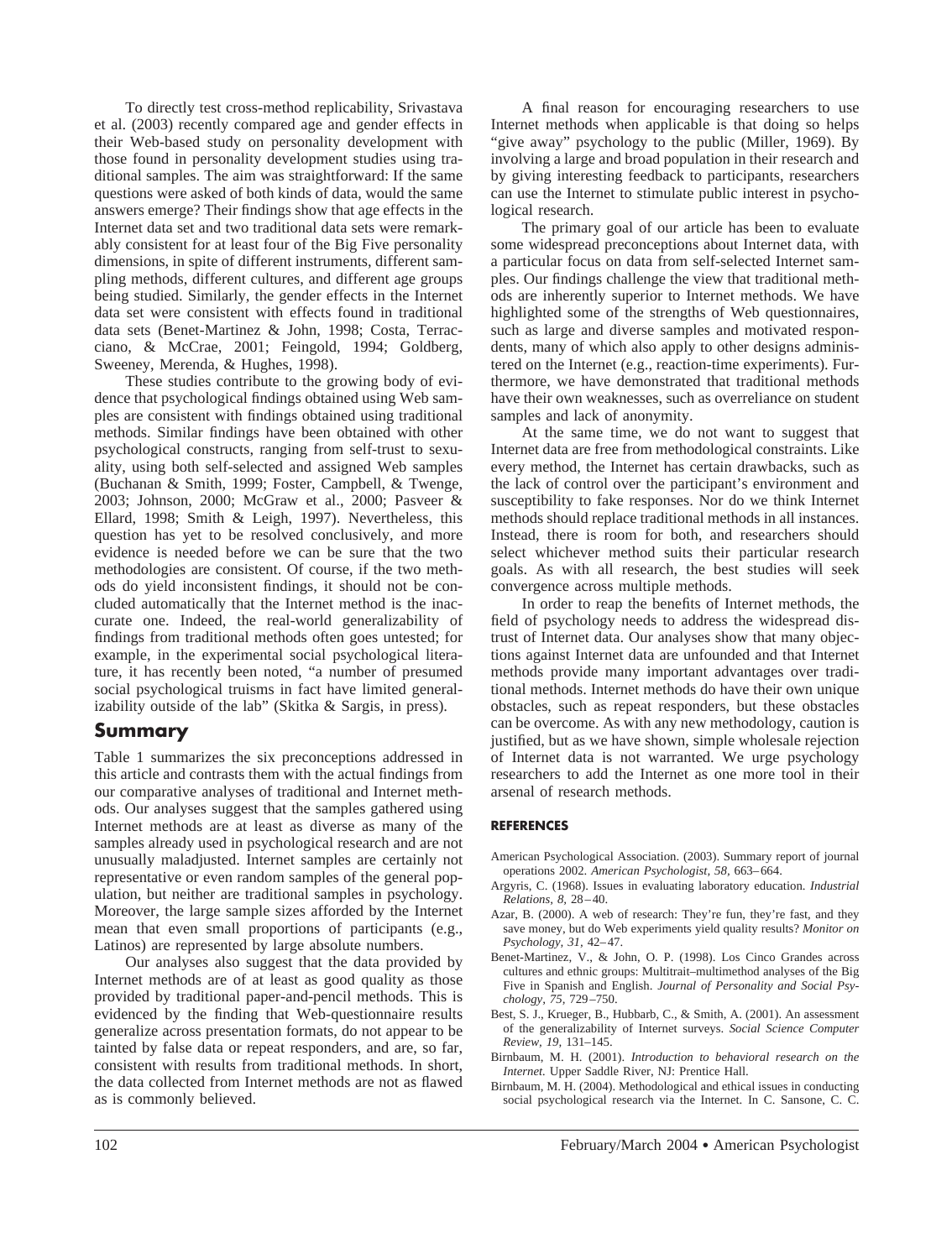Morf, & A. T. Panter (Eds.), *Handbook of methods in social psychology* (pp. 359–382). Thousand Oaks, CA: Sage.

- Bowker, D., & Dillman, D. A. (2000). *An experimental evaluation of left and right oriented screens for Web questionnaires.* Retrieved July 6, 2003, from http://survey.sesrc.wsu.edu/dillman/papers/AAPORpaper00.pdf
- Buchanan, T. (2000). Potential of the Internet for personality research. In M. H. Birnbaum (Ed.), *Psychological experiments on the Internet* (pp. 121–140). San Diego, CA: Academic Press.
- Buchanan, T., & Smith, J. L. (1999). Using the Internet for psychological research: Personality testing on the World Wide Web. *British Journal of Psychology, 90,* 125–144.
- Chang, L. C., & Krosnick, J. A. (2003). *National survey via RDD telephone interviewing vs. the Internet: Comparing sample representativeness and response quality.* Manuscript submitted for publication.
- Costa, P. T., Jr., Terracciano, A., & McCrae, R. R. (2001). Gender differences in personality traits across cultures: Robust and surprising findings. *Journal of Personality and Social Psychology, 81,* 322–331.
- Couper, M. P. (2000). Web surveys: A review of issues and approaches. *Public Opinion Quarterly, 64,* 464–494.
- Dillman, D. A. (1999). *Mail and Internet surveys: The tailored design method.* Hoboken, NJ: Wiley.
- Dillman, D. A., Tortora, R. D., & Bowker, D. (1998). Principles for constructing Web surveys (SESRC Tech. Rep. No. 98-50). Retrieved July 6, 2003, from http://survey.sesrc.wsu.edu/dillman/papers/ websurveyppr.pdf
- Dillman, D. A., Tortora, R. D., Conradt, P. P., & Bowker, D. (1998, August). *Influence of plain vs. fancy design on response rates for Web surveys.* Paper presented at the Joint Statistical Meetings. Retrieved July 6, 2003, from http://survey.sesrc.wsu.edu/dillman/papers/ asa98ppr.pdf
- Feingold, A. (1994). Gender differences in personality: A meta-analysis. *Psychological Bulletin, 116,* 429–456.
- Foster, J. D., Campbell, W. K., & Twenge, J. M. (2003). Individual differences in narcissism: Inflated self-views across the lifespan and around the world. *Journal of Research in Personality, 37,* 469–486.
- Fraley, R. C. (2004). *How to conduct behavioral research over the Internet: A beginner's guide to HTML and CGI/Perl.* New York: Guilford Press.
- Goldberg, L. R. (2003). *International personality item pool.* Retrieved April 1, 2003, from http://ipip.ori.org/new\_home.htm
- Goldberg, L. R., Sweeney, D., Merenda, P. F., & Hughes, J. E. (1998). Demographic variables and personality: The effects of gender, age, education, and ethnic/racial status on self-descriptions of personality attributes. *Personality and Individual Differences, 24,* 393–403.
- Gosling, S. D., & Bonnenburg, A. V. (1998). An integrative approach to personality research in anthro-zoology: Ratings of six species of pets and their owners. *Anthrozoos, 11,* 148–156.
- Hewson, C. M., Laurent, D., & Vogel, C. M. (1996). Proper methodologies for psychological and sociological studies conducted via the Internet. *Behavior Research Methods, Instruments, & Computers, 28,* 186–191.
- Institute for Scientific Information (ISI). (n.d.). *Social sciences citation index.* Retrieved September 2, 2003, from ISI database.
- Jackson, C. W., & Pollard, J. C. (1966). Some nondeprivation variables which influence the "effects" of experimental sensory deprivation. *Journal of Abnormal Psychology, 71,* 383–388.
- John, O. P., & Benet-Martinez, V. (2000). Measurement: Reliability, construct validation, and scale construction. In H. T. Reis & C. M. Judd (Eds.), *Handbook of research methods in social and personality psychology* (pp. 339–369). New York: Cambridge University Press.
- John, O. P., & Srivastava, S. (1999). The Big Five Trait taxonomy: History, measurement, and theoretical perspectives. In L. A. Pervin & O. P. John (Eds.), *Handbook of personality: Theory and research* (2nd ed., pp. 102–139). New York: Guilford Press.
- Johnson, J. A. (2000, March). *Web-based personality assessment.* Paper presented at the 71st Annual Meeting of the Eastern Psychological Association, Baltimore, MD.
- Johnson, J. A. (2001, May). *Screening massively large data sets for non-responsiveness in Web-based personality inventories.* Invited talk to the joint Bielefeld-Groningen Personality Research Group, University of Groningen, The Netherlands.
- Jourard, S. M. (1968). *Disclosing man to himself.* Princeton, NJ: Van Nostrand.
- Kieley, J. M. (1996). CGI Scripts: Gateways to World-Wide Web power. *Behavioral Research Methods, Instruments, & Computers, 28,* 165–169.
- Kiesler, S., & Sproull, L. S. (1986). Response effects in the electronic survey. *Public Opinion Quarterly, 50,* 402–413.
- Krantz, J. H., & Dalal, R. (2000). Validity of Web-based psychological research. In M. H. Birnbaum (Ed.), *Psychological experiments on the Internet* (pp. 35–60). San Diego, CA: Academic Press.
- Kraut, R., Kiesler, S., Boneva, B., Cummings, J., Helgeson, V., & Crawford, A. (2002). Internet paradox revisited. *Journal of Social Issues, 58,* 49–74.
- Kraut, R. E., Olson, J., Banaji, M., Bruckman, A., Cohen, J., & Couper, M. (2003). *Psychological research online: Opportunities and challenges.* Report prepared for the American Psychological Association's Taskforce on the Internet and Psychological Research. Retrieved August 28, 2003, from http://www-2.cs.cmu.edu/afs/cs.cmu.edu/user/kraut/ www/RKraut.site.files/articles/kraut03-PsychologicalResearchOnline.pdf
- Kraut, R., Patterson, V., Lundmark, M., Kiesler, S., Mukophadhyay, T., & Scherlis, W. (1998). Internet paradox: A social technology that reduces social involvement and psychological well-being? *American Psychologist, 53,* 1017–1031.
- Lebo, H. (2000). *The UCLA Internet report: Surveying the digital future.* Retrieved July 6, 2003, from University of California, Los Angeles, Center for Communication Policy Web site: http://www.ccp .ucla.edu/UCLA-Internet-Report-2000.pdf
- Lenhart, A. (2000). *Who's not online: 57% of those without Internet access say they do not plan to log on.* Retrieved July 6, 2003, from Pew Internet & American Life Project Web site: http://www.pewinternet .org/reports/toc.asp?Report=21
- Lenhart, A., Horrigan, J., Rainie, L., Allen, K., Boyce, A., Madden, M., & O'Grady, E. (2003). The ever-shifting Internet population: A new look at Internet access and the digital divide. Retrieved July 6, 2003, from Pew Internet & American Life Project Web site: http://www.pewinternet.org/reports/toc.asp?Report=88
- Lerner, J. S., Gonzales, R. M., Small, D. A., & Fischhoff, B. (2003). Effects of fear and anger on perceived risk of terrorism: A national field experiment. *Psychological Science, 14,* 144–150.
- Levine, S., Ancill, R. J., & Roberts, A. P. (1989). Assessment of suicide risk by computer-delivered self-rating questionnaire: Preliminary findings. *Acta Psychiatrica Scandinavica, 80,* 216–220.
- Locke, S. D., & Gilbert, B. O. (1995). Method of psychological assessment, self-disclosure, and experiential differences: A study of computer, questionnaire, and interview assessment formats. *Journal of Social Behavior & Personality, 10,* 255–263.
- McGraw, K. O., Tew, M. D., & Williams, J. E. (2000). The integrity of Web-delivered experiments: Can you trust the data? *Psychological Science, 11,* 502–506.
- Mendenhall, D. (2001, August 22). Web doesn't promote isolation, study says. Retrieved July 6, 2003, from *San Francisco Chronicle* Web site: http://sfgate.com/cgi-bin/article.cgi?file=/chronicle/archive/2001/08/ 22/BU98992.DTL
- Mezzacappa, E. (2000). Letter to the Editor. *APS Observer, 13,* 10.
- Michalak, E. E., & Szabo, A. (1998). Guidelines for Internet research: An update. *European Psychologist, 3,* 70–75.
- Miller, G. A. (1969). Psychology as a means of promoting human welfare. *American Psychologist, 24,* 1063–1075.
- Mook, D. G. (1983). In defense of external invalidity. *American Psychologist, 38,* 379–387.
- Morrow, R. H., & McKee, A. J. (1998). CGI scripts: A strategy for between-subjects experimental group assignment on the World-Wide Web. *Behavior Research Methods, Instruments, & Computers, 30,* 306–308.
- National Center for Education Statistics. (2000). *Digest of education statistics 2000.* Washington, DC: U.S. Department of Education.
- Nosek, B. A., Banaji, M., & Greenwald, A. G. (2002). Harvesting implicit group attitudes and beliefs from a demonstration Web site. *Group Dynamics, 6,* 101–115.
- Orne, M. T. (1962). On the social psychology of the psychological experiment: With particular reference to demand characteristics and their implications. *American Psychologist, 17,* 776–783.

February/March 2004 • American Psychologist 103